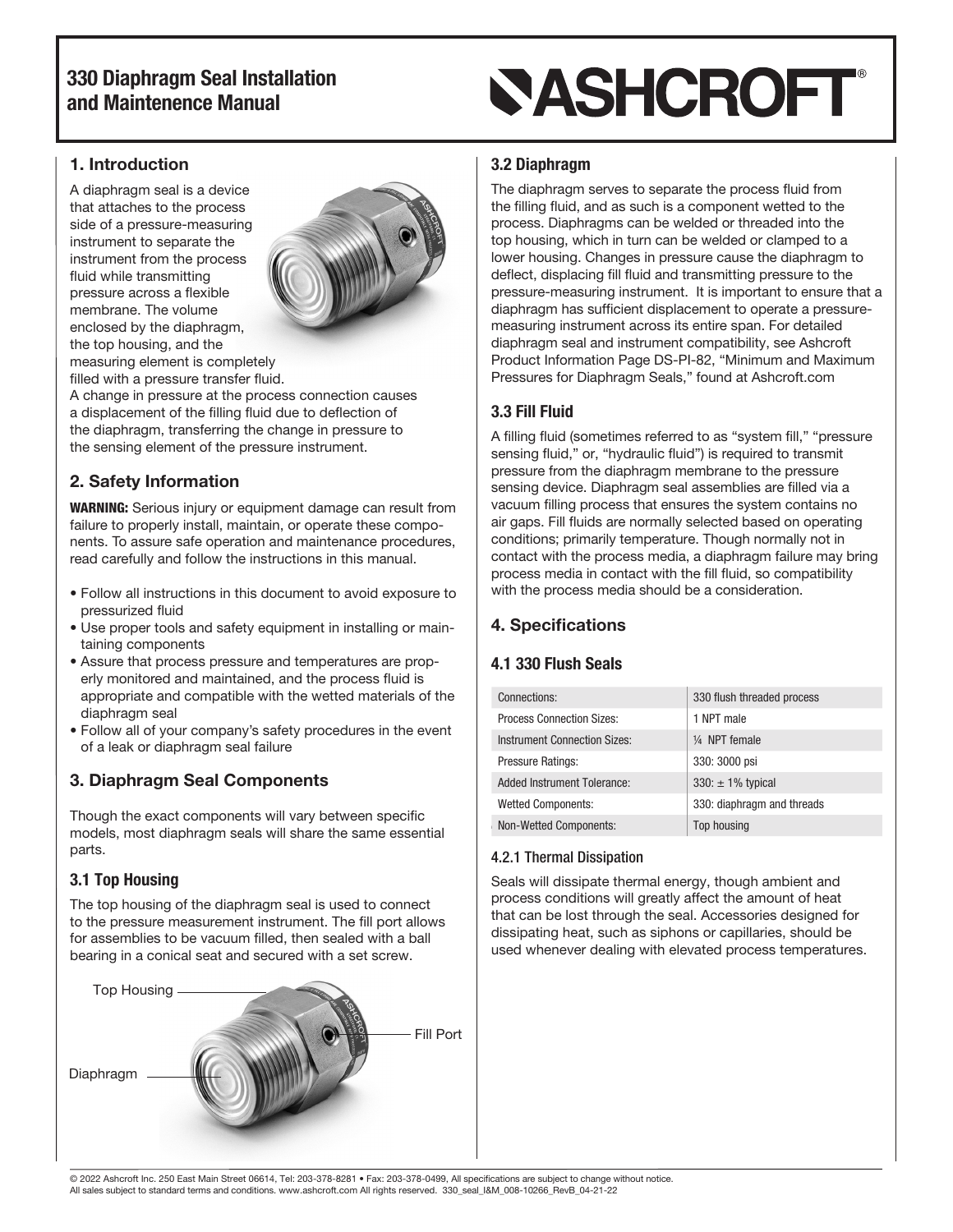## 330 Diaphragm Seal Installation and Maintenence Manual

# **SASHCROFT®**

#### 5. Fill Fluid Specifications

| <b>Fill Fluid</b>                        | <b>Temperature</b>                | <b>Viscosity</b><br>(cSt at RT) | <b>Variation</b><br>Code | <b>Notes</b>                                             |
|------------------------------------------|-----------------------------------|---------------------------------|--------------------------|----------------------------------------------------------|
| Glycerin (food grade)                    | 0°F to 400°F (-18°C to 204°C)     | 1,300                           | CG                       | Direct-mounting only. Not<br>for use with vacuum service |
| 50 cSt Silicone                          | -40°F to 500°F (-40°C to 260°C)   | 50                              | <b>CK</b>                |                                                          |
| 10 cSt Silicone                          | -40°F to 500°F (-40°C to 260°C)   | 10                              | <b>DJ</b>                |                                                          |
| Halocarbon <sup>®</sup> 4.2              | -70°F to 300°F (-57°C to 199°C)   | 4.2                             | <b>CF</b>                | For use with oxygen/<br>oxidizing process media          |
| Slytherm <sup>®</sup> 800                | -40°F to 750°F (-40°C to 400°C)   | 10                              | <b>HA</b>                | High temperature<br>applications                         |
| Syltherm <sup>®</sup> XLT                | -150°F to 500°F (-100°C to 260°C) | 1.4                             | CC                       | Low temperature<br>applications                          |
| Calflo <sup>®</sup> AF                   | -20°F to 600°F (-29°C to 316°C)   | 60                              | <b>KF</b>                | High temperature,<br>silicone-free                       |
| <b>Mineral Oil</b>                       | 10°F to 400°F (-12°C to 204°C)    | 75                              | <b>MY</b>                |                                                          |
| Neobee <sup>®</sup> M-20<br>(food grade) | 5°F to 400°F (-15°C to 204°C)     | 9.5                             | <b>NM</b>                |                                                          |
| Silicone (food grade)                    | -40°F to 500°F (-40°C to 260°C)   | 350                             | CZ                       |                                                          |
| <b>Distilled Water</b>                   | 40°F to 185°F (4°C to 85°C)       | 0.9                             | <b>FJ</b>                |                                                          |
| 50/50 Glycerin/Water                     | 15°F to 200°F (-9°C to 93°C)      | 30                              | GH                       |                                                          |
| Propylene Glycol                         | -50°F to 325°F (-46°C to 163°C)   | 54                              | <b>CV</b>                |                                                          |
| <b>Ethylene Glycol</b>                   | 20°F to 325°F (-7°C to 163°C)     | 14                              | <b>FK</b>                |                                                          |
| 50/50 Ethylene<br>Glycol/Water           | -25°F to 190°F (-32°C to 88°C)    | 2.9                             | <b>CT</b>                |                                                          |
| 80/20 Glycerin/Water                     | 15°F to 225°F (-9°C to 107°C)     | 270                             | GR                       |                                                          |
| 95/5 Water/<br>Propylene Glycol          | 40°F to 185°F (4°C to 85°C)       | 1.0                             | <b>PY</b>                |                                                          |

#### 6. Installation

#### 6.1 General Information

Instruments attached and filled to diaphragm seals should never be tightened or loosened at the top housing. Doing so will alter the dynamics of the fill fluid and diaphragm movement, causing errors in the reading. Assemblies should ONLY be installed and/ or tightened at the diaphragm seal lower housing. 330 seals can be purchased with instrument welded to the top housing of the seal to prevent tampering (XDU). Diaphragm seals should be installed in accordance with any safety precautions or installation specifications applicable to the end user. That said, the general principles in the following sections still apply.

## 6.2 Threaded Seals

Note: Torque should never be applied to the pressure instrument when installing the diaphragm seal. Most seals are supplied with either wrench flats or spanner holes to be used when installing the seal into process piping. 330 seals are only supplied with NPT threads per ASME B1.20.1. NPT threads require the use of a suitable thread sealant, such as pipe dope or PTFE tape, and must be tightened securely to prevent galled threads and to ensure a leak-tight seal. Torque values will vary by connection size, though 2-3 full turns past fingertight is often used as a guideline. Refer to ASME B1.20.1 for detailed information regarding NPT threads.

© 2022 Ashcroft Inc. 250 East Main Street 06614, Tel: 203-378-8281 • Fax: 203-378-0499, All specifications are subject to change without notice. All sales subject to standard terms and conditions. www.ashcroft.com All rights reserved. 330\_seal\_I&M\_008-10266\_RevB\_04-21-22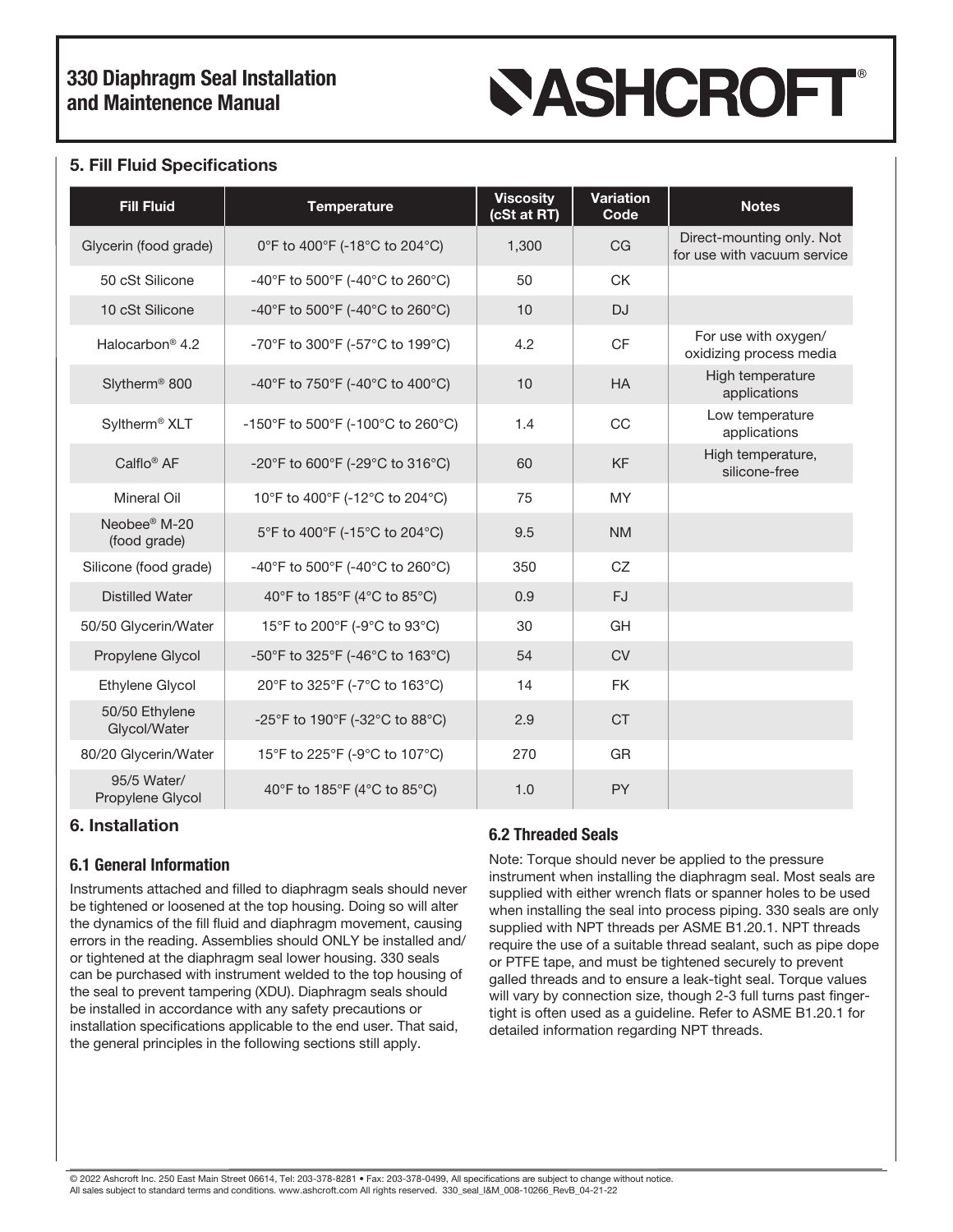## 330 Diaphragm Seal Installation and Maintenence Manual

# **SASHCROFT®**

## 7. Maintenence

## 7.1 Storage

Diaphragm seal assemblies should be stored in accordance with the storage requirements for all instruments attached, as well as any temperature limits listed above. Common instrumentation is shown in the table below. Refer to the respective data sheets or maintenance guides for detailed storage requirements for Ashcroft pressure instruments. Note that certain fill fluids (e.g., distilled water) may have storage and process temperature limitations narrower than the below data.

| <b>Pressure</b><br><b>Instrument</b> | <b>Minimum Storage</b><br><b>Temperature</b><br>$\degree$ F ( $\degree$ C) | <b>Maximum Storage</b><br><b>Temperature</b><br>$^{\circ}$ F ( $^{\circ}$ C) |
|--------------------------------------|----------------------------------------------------------------------------|------------------------------------------------------------------------------|
| Pressure<br>Gauge (Dry)              | $-40(-40)$                                                                 | 250 (121)                                                                    |
| Pressure Gauge<br>(Glycerin-filled)  | $0(-18)$                                                                   | 150 (66)                                                                     |
| <b>B-series switches</b>             | $-20$ $(-28)$                                                              | 150 (65)                                                                     |
| A- Series Switches                   | $-40(-40)$                                                                 | 257 (125)                                                                    |

## 7.2 Frequency of Inspection

Inspection frequency is application-specific and depends on the severity of the service and how critical the accuracy of the pressure instrument is. For example, a monthly inspection may be necessary for severe service applications, such as corrosive process media or heavy pulsation and vibration. Annual inspections, or even less frequent schedules, are often employed in non-critical applications.

## 7.3 Removal from Service

Diaphragm seals should be properly isolated and vented from the process prior to disassembly. 330 diaphragm seals can be inspected by removing the diaphragm seal from the process and observing the condition of the diaphragm

## 7.4 Diaphragm Seal Failures and Troubleshooting

All Ashcroft diaphragm seals, with the exception of 310 Mini Seals, are continuous duty as defined by ASME B40.2. Should the pressure instrument fail or be removed accidentally, the diaphragm will seat against a matching surface in the top housing preventing damage to the diaphragm or leakage of the process fluid.

In the event that a diaphragm failure is suspected, the assembly should be immediately isolated from the process and the cause for failure determined. Most diaphragm failures are caused by corrosion, high temperatures, or fill leakage. Process media build-up in the lower housing can also require cleaning or replacement. In the event of a diaphragm failure due to corrosion, it is critical that the wetted materials of the assembly be evaluated for compatibility before it is replaced